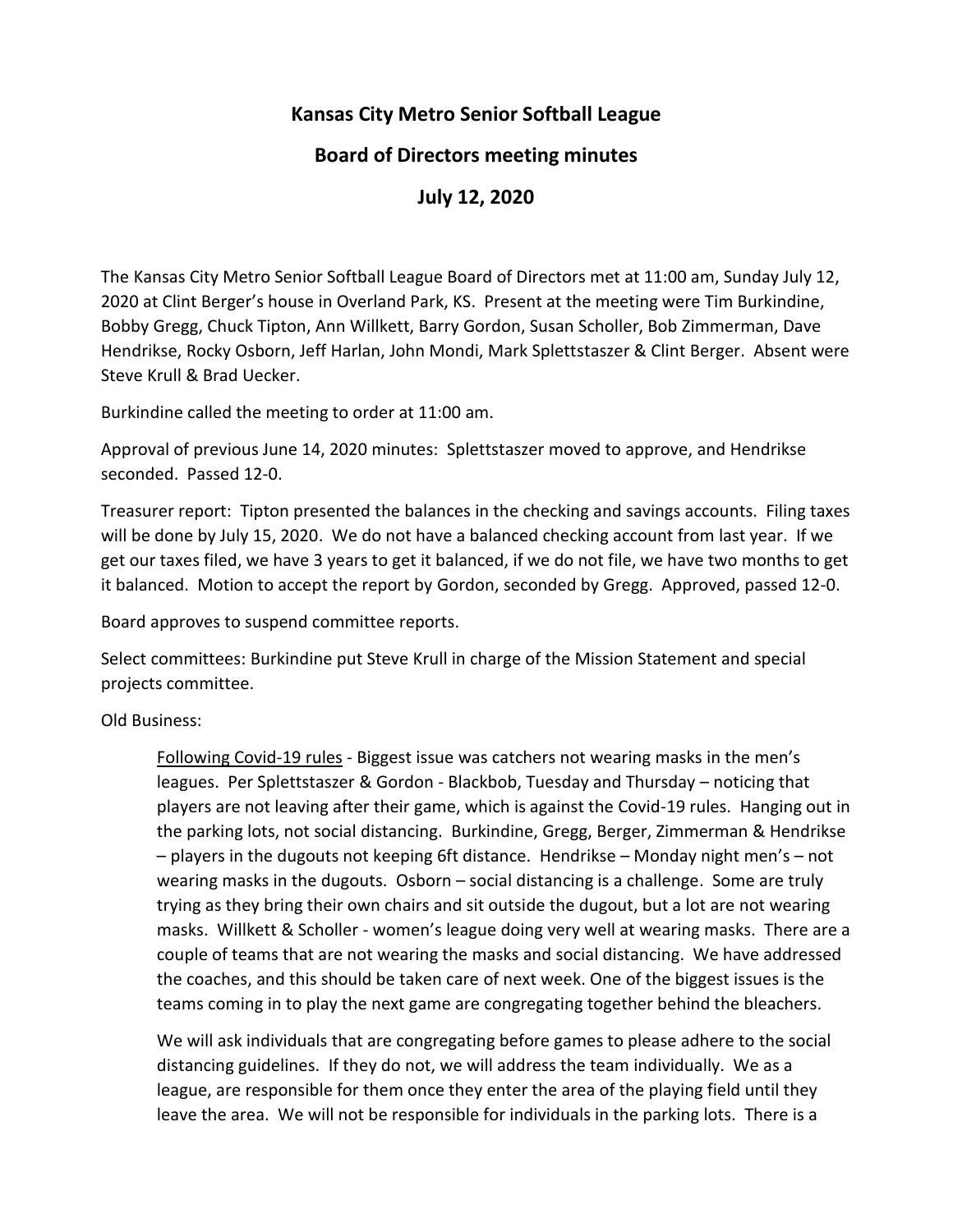statewide, Missouri and Kansas, to social distance and wear masks. Coordinators to reach out to the managers and have them remind their players about social distancing.

Suspension of League play – Shutting down the league for two weeks was the best thing we could have done, at that time. Great response from the board on gathering information, contact tracing and making the decision. What do we do should we have another positive case in the league? Motion by Harlan to table the action, pending another positive test of a player in the league. Seconded by Scholler. Motion did not pass, 6-6.

Motion to shut down the league should there be another positive test of a player. Motion by Gordon, seconded by Osborn. Motion passed 8 - 4.

AED at Hartman – Can not use the one in their concession stand. Per Burkindine, they will get us an answer on getting one for us to use at Hartman Park in Lee's Summit.

### Old business – None

Lawyer on Retainer? - Very, very expensive. No motions. No lawyer at this time. Will investigate a bit more.

Updated schedules – Move the 2 weeks of games missed during the shutdown, to the end of the season. Motion to restart the men's leagues, Saturday, July 18<sup>th</sup>. Motion by Gregg, seconded by Gordon. Passes unanimously,  $11 - 0$ .

Zimmerman presented a brochure of a company that would like us to help market their website on teams traveling and using their website. We will hand this over to Steve Krull, special projects, and have him look into.

Burkindine would like for us by the next board meeting to get two non-board members for each committee. Asked Mondi to get something put on our Facebook page, to reach out to our members and see if anyone would be interested in joining one of our committees. We do not have anyone for the umpire committee, as Donna McGuire had taken care of this.

Sportsmanship – Speaking specifically, regarding an ejection of a player that plays for one of the Thursday night Heritage teams. At the time, the player was a spectator, who had already played both games of their double-header on that field, that night. The individual did not leave the park after their games. He went over by one of the benches, and continued to make comments to the umpire. Umpire gave him warnings and then ejected him. According to our rule book, he will serve a one game suspension on the same night he was ejected, or  $1<sup>st</sup>$  game the following time the team plays.

### C. CONDUCT.

3. A player or manager who is ejected must leave the field and dugout, and must serve a one-game suspension, meaning he is not eligible to play or manage in his team's next game. Umpires shall notify the conference coordinator and park supervisor of all ejections.